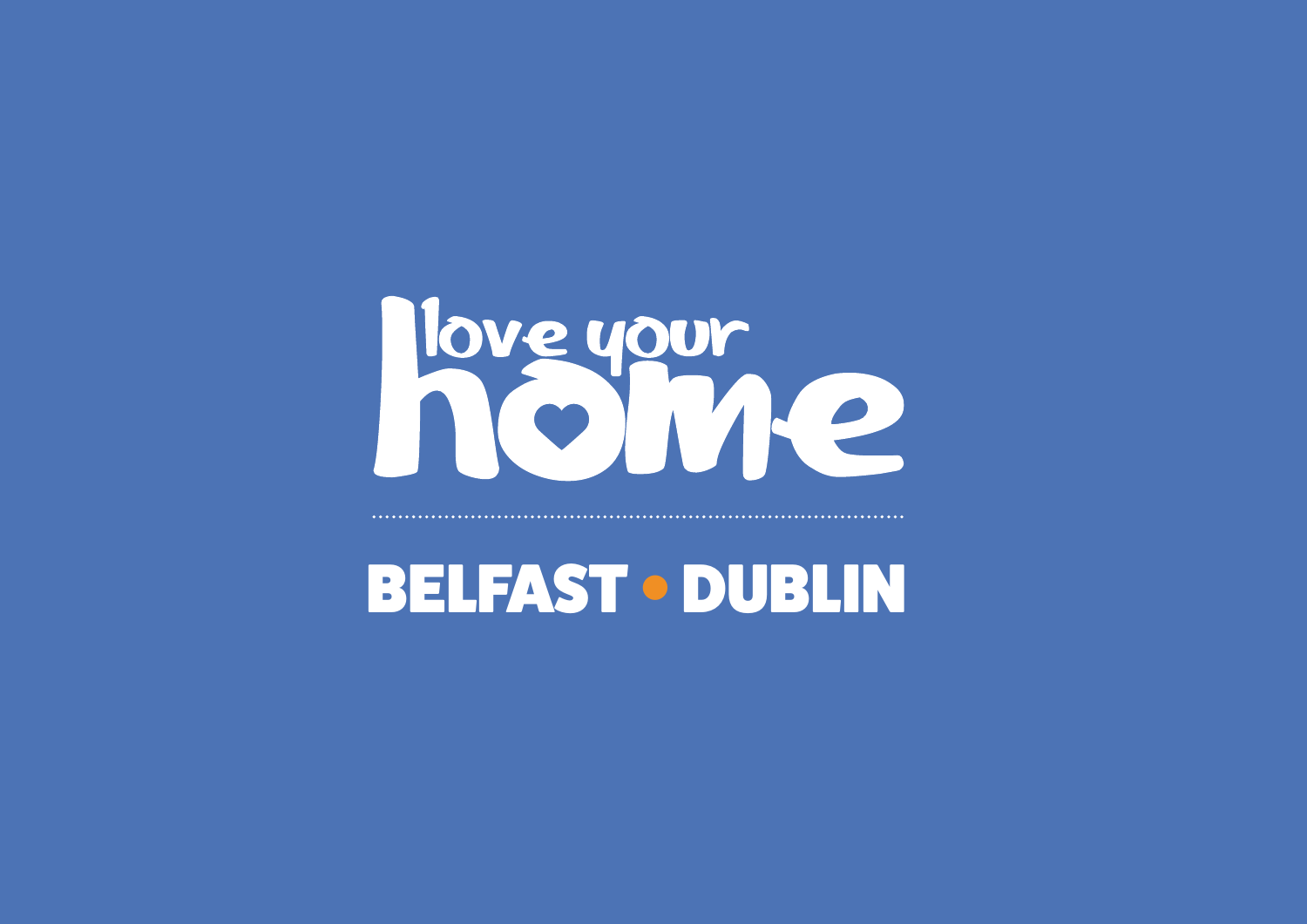**Love Your Home** is the perfect link between buyers and sellers in the home improvement market. Uniquely among home events in Ireland, Love Your Home combines the well-established benefits of live events with the digital world and engages with its growing audience throughout the year. This creates a balanced marketing opportunity for companies who get involved.

# **Overview**

**Anyone who loves their home and wants to make changes or add to it in a positive way.**

Extenders, renovators and all home owners looking for assistance with major projects, new homeowners wanting to put their mark on their new place, trend savvy DIYers looking for inspiration and ideas for their next room revamp and money wise homeowners looking for ways to save energy.

# How We Engage our Audience

#### **Live Events:**

held in Belfast and Dublin each year our live events are the place to visit for homeowners looking for advice, inspiration, ideas and products to improve their home.

#### **Social Media:**

we use a range of platforms to reach the home market across Ireland.

## **Website:**

unlike other events our website is more than a show page and stays active throughout the year. Relevant, informative and inspirational content, regularly published keeps our audience engaged.

## **Newsletter:**

our monthly newsletter gives us the chance to communicate directly with our followers on a regular basis.

# How You Can Engage with our Audience



We have 3 routes to our audience offering marketing activity to suit all budgets and business needs. All options can be arranged individually but we are happy to discuss your specific requirements and create a package of activity to maximise the return on your investment.



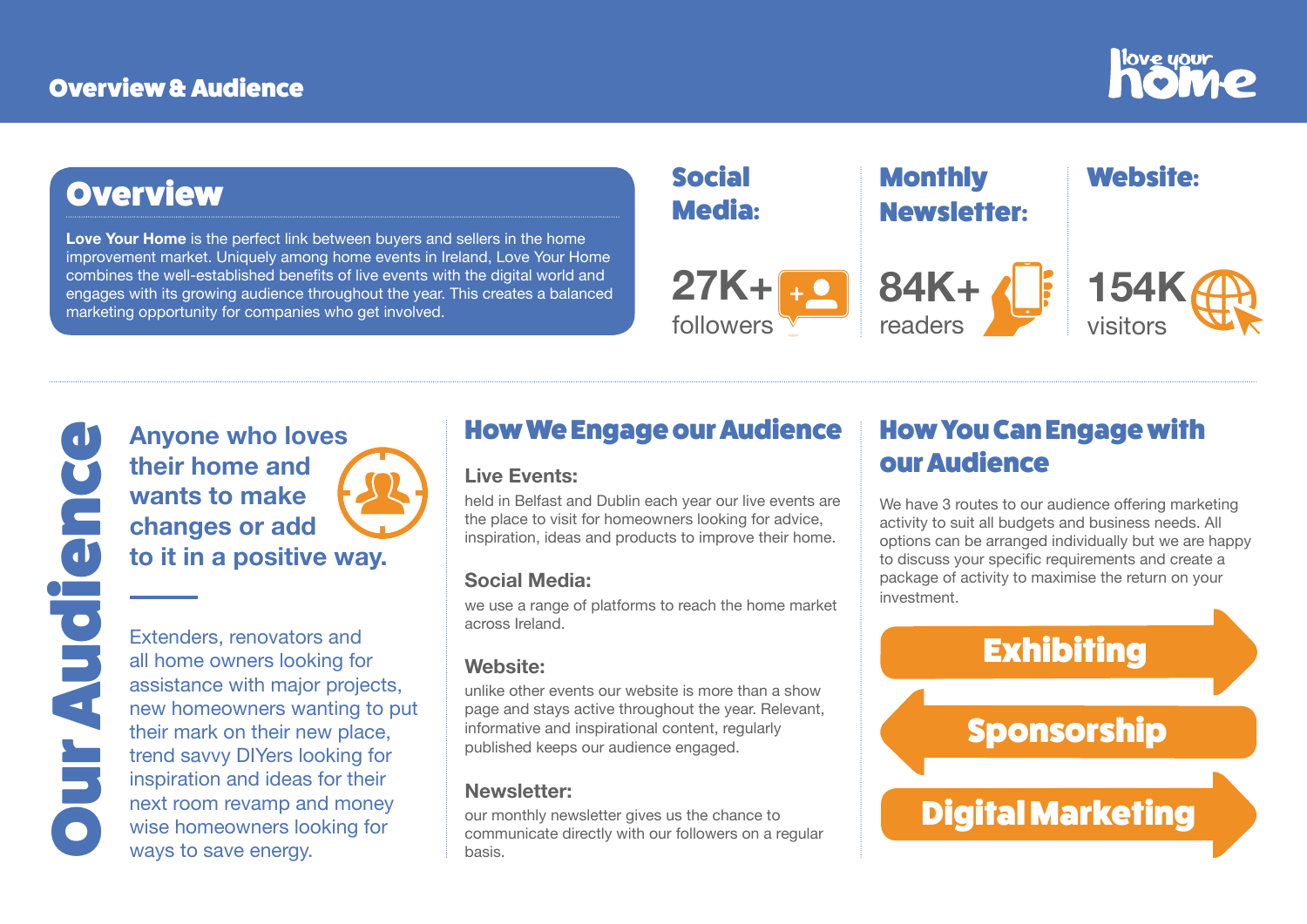Live face to face marketing is still the most effective even in the digital world and this is particularly true in the home market. Consumers like to view, feel and test products they are bringing into their home. They like to discuss their plans with experts when making decisions on major projects, something the best blog can't provide.

Don't take our word for it! http://www.facetime.org.uk/page.cfm/ Action=fileDownload/formatFor=library\_2\_PDF/ fileName=394233\_PDF/fileExt=pdf





## **Events**

**Dublin Citywest Convention Centre** 

# Stands

We like to make sure our exhibitors get more than just a great opportunity to meet customer face to face. All exhibitors benefit from the following extra promotion free of charge!

There are 2 stand options available:

Supporting Local Artisans

We believe it's important to support the local

artisan producer and we have created two feature areas at our events – The Artisan Food Village and

**Belfast**  Titanic Exhibition **Centre** 

The Artist & Maker Village.

Stands are offered at a reduced rate and we will publish a profile of any artisan taking part in the

event on our website.

# Additional Promotion

� A permanent listing on the Love Your Home website

- directory
- 
- 
- 

� A listing in the event show guide provided free to all visitors at the door and online

• Space for content on our website and newsletter

� Our floor plans are flexible, and we will try and accommodate all stand requests so that we can meet all budgets and requirements. For more information contact Trish on 028 9751 2126

55

**Facetime.org.uk** 

#### **Space Only -**

the space to create your own stand, double socket included

#### **Shell Scheme -**

walled stand including light, double socket and company name sign

> **93%** of marketers and business directors feel face to face marketing " to be the most persuasive media channel.

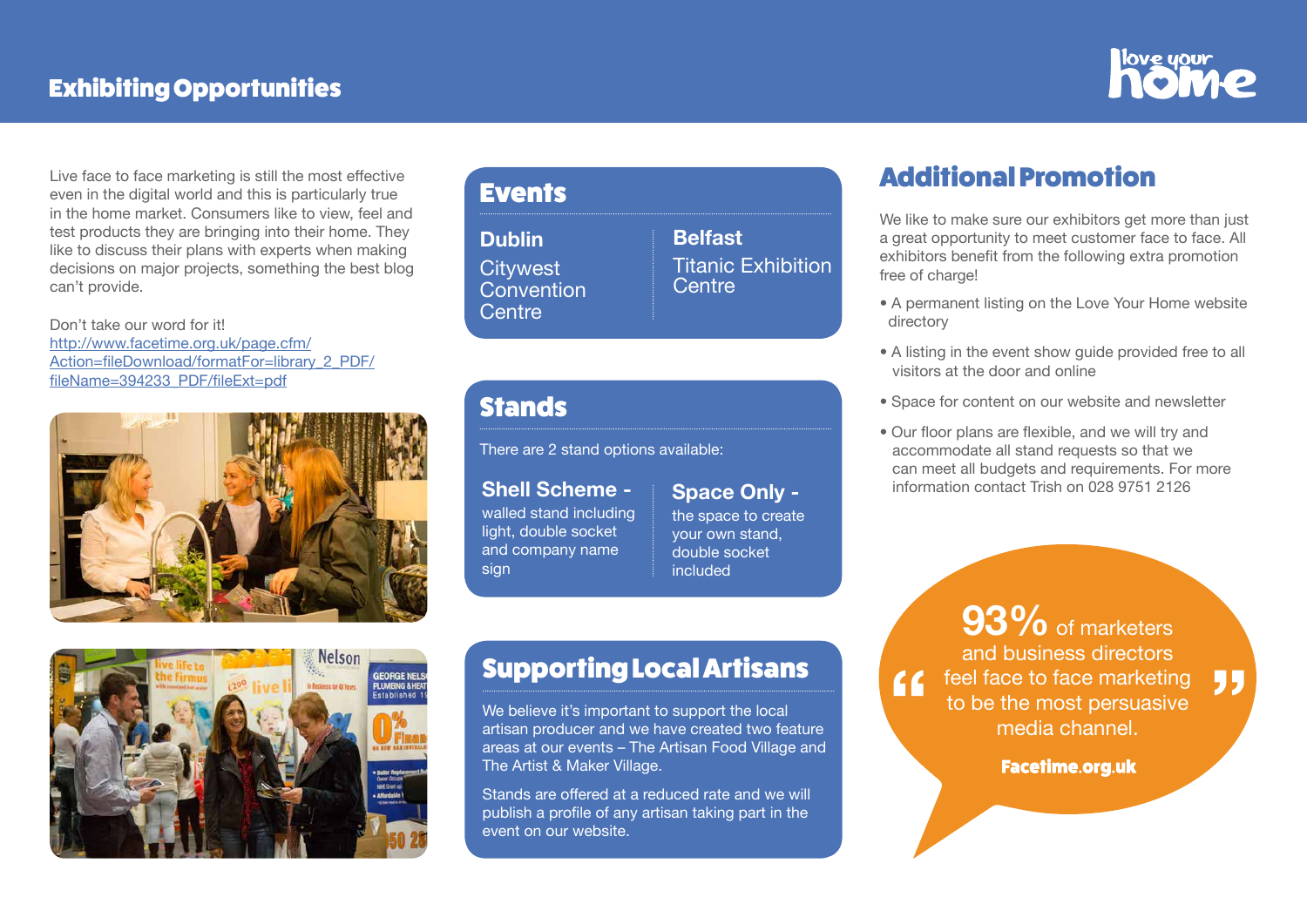**We have a range of opportunities available offering sponsors exposure through our pre-event promotion, during the event and throughout the year on our digital platforms.**

# Available Packages

There are 6 sponsorship packages available:

#### **Headline Sponsor:**

Offering maximum exposure, the headline sponsor will be placed front and centre of all event promotional activity.

**Event Logo:** the headline sponsors logo will be included in the event logo at all times. **Solo Email:** a bespoke email to our existing database of 84,000+ subscribers.

## **Artisan Food Shop:**

Featuring locally made artisan food the shop is one of the most popular features of the event and a great opportunity for a sponsor to support this local cottage industry.

#### **Kitchen Theatre:**

Our celebrity chef is sure to attract a big audience creating a great marketing opportunity to a captivated audience.







#### **Artist & Makers Village:**

**Show Guide:** full page advertisement in show guide provided free of charge to all show visitors.

**Exhibition Stand:** a minimum of 16sqm of exhibition space.

The wide range of high quality handmade goods in the village offers visitors the chance to find something special for their homes and a sponsor the opportunity to support this vital part of the economy.

**Content:** opportunity to place content on the Love Your Home website, newsletter and social media platforms throughout the year.

#### **Homestyle Theatre:**

With a range of talks from leading industry expert's sponsorship of the homestyle theatre puts your brand at the forefront of design and style advice.

#### **Love Your Home Café:**

At such a busy event visitors will take time out for a break in the café so take advantage and get your brand in front of them all!









# What's on Offer?

All sponsorship packages include the following:

**Marketing Branding:** sponsors logos will be used in all marketing of their specific area including website, ticket, social media and e-mail promotional activity.

**Website Advertisement:** 12-month website advertisement on Love Your Home website.

**Event Branding:** all sponsored areas will be branded with the sponsoring companies logo.

**Website Profile:** each sponsor will be profiled on the relevant event page.

#### **All sponsorship packages can be altered to suit individual company needs.**

You may need a bigger stand or no stand at all or content might be your thing. For more information contact Trish on 028 9751 2126 and we can put together a package to maximise your return.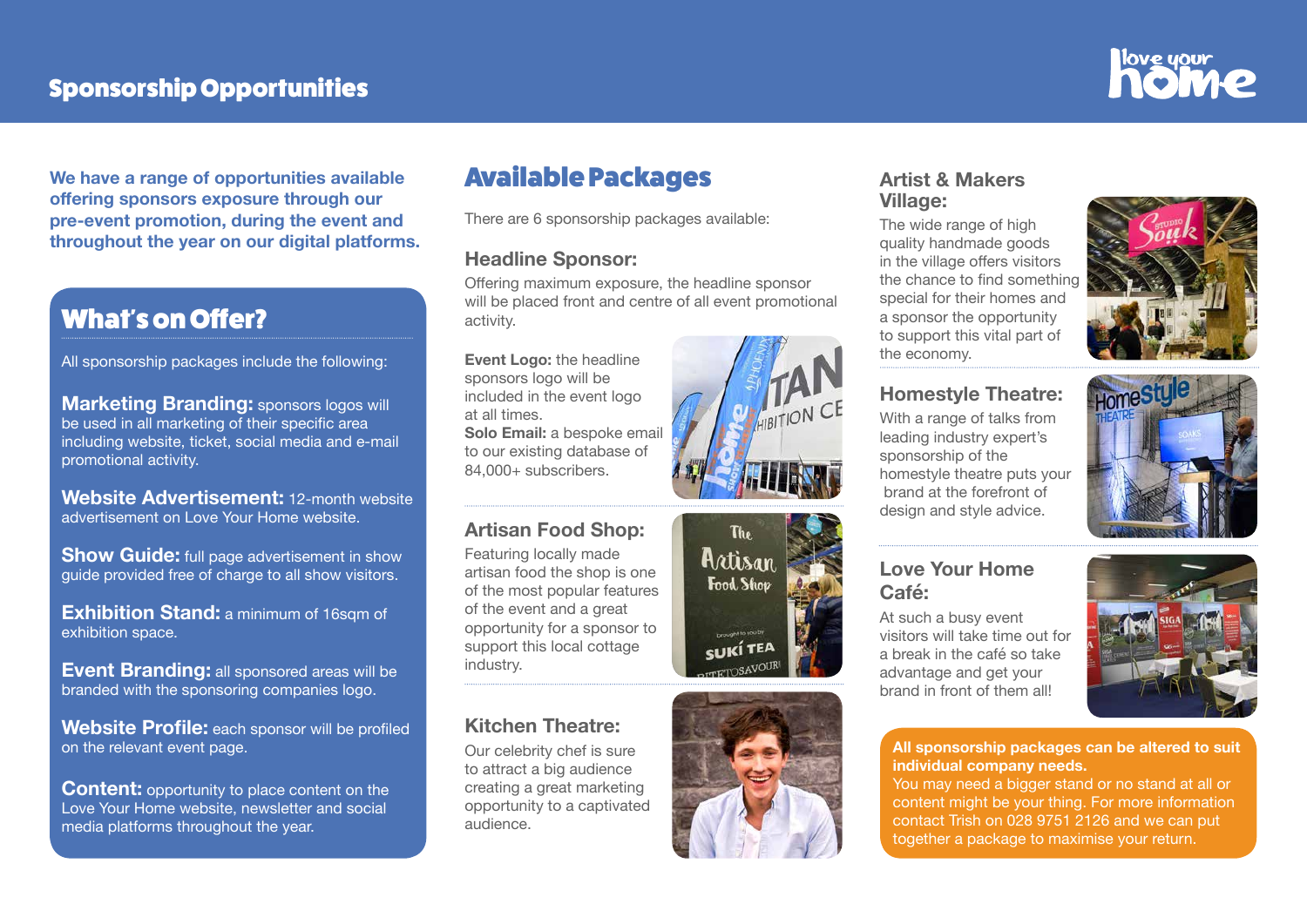# Digital Marketing Opportunities

**We have a range of digital marketing opportunities which are active throughout the year and not just at the time of our events. These are a great way to maximise your exposure when exhibiting or as an alternative way to reach our audience if exhibiting does not suit.**

# **Newsletter**

# Social Media Placement

Reach our 27K+ social media followers with your message and direct them back to your website. Our marketing team will target your preferred audience and we guarantee to drive 500+ visitors to your website for each ad placed.

**Cost: £350**









The 84k+ readers of our monthly newsletter are made up of past visitors to our shows and website sign ups. With an average 25% open rate and 500 advert clicks this is a great way to increase your brand awareness and generate web traffic.

There are 2 advertising options available:

#### **1. Banner ad:**

only 2 adverts per newsletter with a direct click through to your website. Our design team will create all ads free of charge.

**Cost: £300**

#### **2. Article:**

we will publish any relevant advice-based article on our website and promote it via our newsletter.

**Cost: £300** (available free to all event exhibitors)

#### **3. Solo Email:**

a bespoke email to our existing database of 84,000 subscribers, this is an ever-growing list which allows you to drive traffic back to your site. You can use video content and as many links as you wish covering products and incorporating any success stories or testimonials you have.



Love Your Home Show is coming to Dublin, click here for more information & to get your FREE **TICKETS** 

#### **Exclusive** Italian **SOAKS** Design only at Soaks Bathrooms

Home



**ØMastella** 





# Website **loveyourhome.ie**

Our website traffic is driven from our newsletter, busy social media channels, event ticket sales and high-quality content. There are leaderboard and mid page spaces available. Ads generate on average 150,000 views per year.

#### **Cost: 6 months placement: £450 12 month placement: £750**